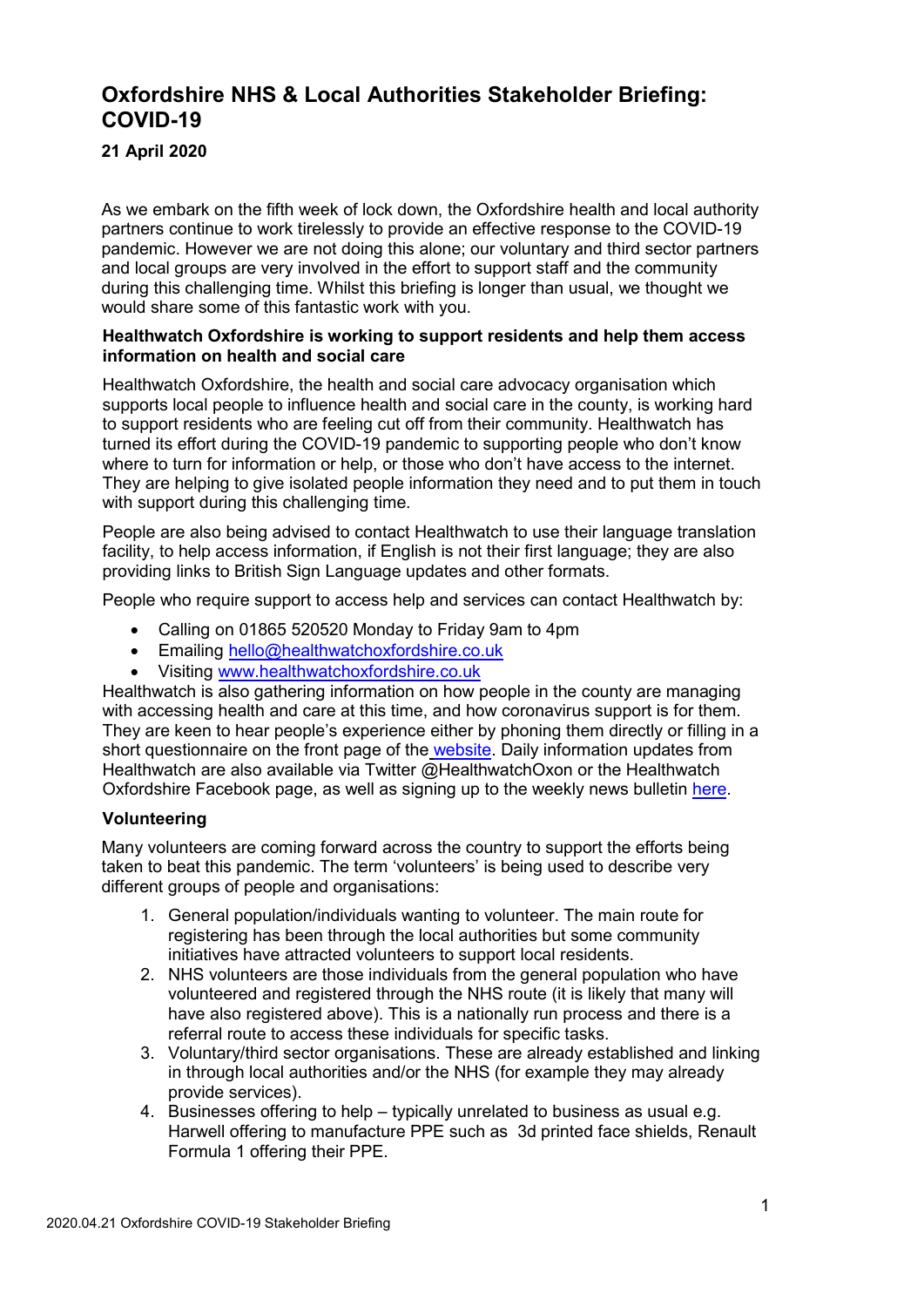5. Former NHS health care professionals who have offered to return to practice. There is a national process to process these returners and match them with local NHS organisations.

## **Close collaboration with the voluntary and community sector**

The close collaboration between the County Council, Districts and the City, with the voluntary and community sector is continuing, with over 550 parish and town councils, community groups, organisations and local businesses registered on Oxfordshire All In and Oxford Together. Through these channels there is a collective of over 45,000 volunteers across the county.

There have been some amazing examples of existing voluntary groups adapting to address the current needs of communities. For example, the scout leaders in Witney are running a prescription home delivery service so that people do not have to queue outside pharmacies. In just over two weeks, they have delivered more than 1,700 prescriptions, helping more people stay safe at home.

The Oxfordshire County Council website provides a central hub of information and guidance for voluntary and community sector organisations, including the range of funding opportunities that can be accessed: [www.oxfordshire.gov.uk/volunteer-support.](http://www.oxfordshire.gov.uk/volunteer-support)

### **Working with residents**

South Oxfordshire and Vale of White Horse District Councils have a dedicated support service for their residents to complement the wider Oxfordshire system's response work. The service:

- $\circ$  Provides support for the thousands of South and Vale residents on the NHS' shielded list, which includes weekly calls to check on their welfare and to address any concerns.
- o Provides support for any South and Vale resident that needs help and has nowhere else to turn to.

The councils' support goes beyond simply providing essential supplies such as food and medicine – it includes help with daily activities, transport to medical appointments and a regular friendly chat.

To be able to offer this support to any resident in addition to those in the high risk and vulnerable categories, the councils have built up a huge network of community volunteers. The councils' role is to connect these residents with a local community group that can provide the support they desperately need and on an ongoing basis.

It's through this approach the councils hope to create a long-lasting legacy of active community groups that support vulnerable and isolated residents far beyond this pandemic to build more cohesive and connected communities in the future, which younger generations then model. Sometimes, however, the need for help cannot wait 24 hours or a community group isn't available, so the councils have also put in place a wraparound service to deliver urgent supplies and medicines, through a bank of staff volunteers.

To access help, residents simply need to call 01235 422600 or email [community.support@southandvale.gov.uk.](mailto:community.support@southandvale.gov.uk) The service mirrors Oxfordshire County Council's and is available Monday to Friday between 8.30am and 8pm and Saturdays and Sundays between 9am and 5pm.

To help promote the service the council has produced a series of promotional videos using real case studies to demonstrate that anyone can find themselves in a situation of needing help and should not to be afraid to ask. This is one of them <https://youtu.be/96ulEMXtu84>

## **Key relationship helps feed residents most at risk in West Oxfordshire**

Since COVID-19 first became a reality, a key priority for West Oxfordshire District Council has been ensuring those at risk are receiving sufficient food.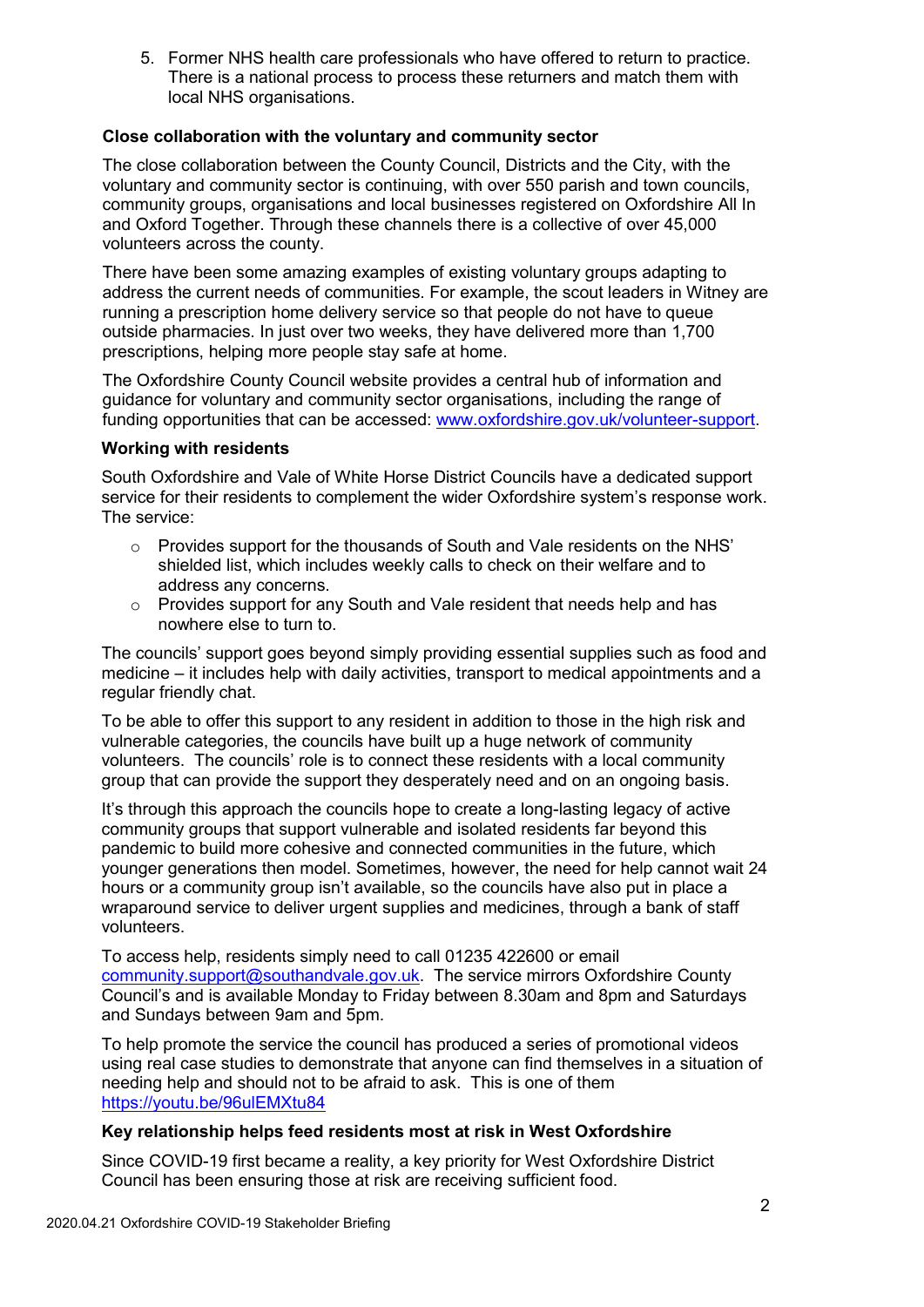From the outset, the council team were able to build on their relationship with the Witney and West Oxfordshire Food Bank, an established organisation which deals with referrals from residents across the district who, for whatever reason, are struggling to buy food.

Since the crisis began, council staff have been helping ensure the food bank has enough stocks to meet with spiralling demand. They have also referred residents who have been getting in touch directly to the food bank.

The food bank received 109 referrals in February this year but in the Easter week alone they had 50 in four days. There have been problems with food supplies as the food bank normally receives donations made by people visiting supermarkets but this dried up as individuals have struggled to get food themselves.

Council officers worked with the trustees of the food bank to open an account with wholesaler Bidfood where food in sufficient quantities could be bought using cash donated to the food bank. They also worked closely with Didcot-based SOFEA which, in partnership with FareShare, re-distributes food surplus from supermarkets across the Thames Valley.

The food bank and the district council are working very closely to ensure food parcels are distributed to those in need. The council is also supporting the food bank to access sources of grant funding and helping them write bids which is vital to support the success of the project.

## **Single Point of Contact and Locality Hubs at Oxford City Council**

At the end of March, Oxford City Council launched a city-wide single point of contact (SPOC) for all residents and partners that require support due to the COVID-19 pandemic.

The SPOC takes referrals from organisations and residents that require support; these needs are recorded and then triaged to the five Locality Hubs for a response and action. Each Locality Hub covers a geographic area that focuses on meeting the needs of the people that require support. The Hubs have responded to 490 referrals up to 7 April. These have ranged from a friendly phone call, picking up urgent supplies to tackling issues related to isolation. A breakdown on referrals shows:

- 91% of referrals were classified as vulnerable
- 55% of referrals had mobility issues
- Seven referrals requested support and a reminder to take their medicines; emphasising the need and importance of prevention work during the COVID-19 crisis, particularly for the most vulnerable residents.

SPOC will also make referrals to the County Council if there are adult social care issues / and to the Locality Hubs if there is a dual need. Nine referrals were made to the County Council due to specific adult social care needs – emphasising that the referral process with the County Council is working well.

Referrals should be made via:

- Oxford City Council Contact Centre / SPOC Number 01865 249 811
- Online Access [www.oxford.gov.uk/CommunityAssistance](http://www.oxford.gov.uk/CommunityAssistance)
- SPOC is a 24/7 hour provision

Through Oxford City Council's work, they will continue to encourage vulnerable people to remain in their homes and have their needs met – thereby reducing pressure on the NHS. Like other organisations, the Oxford City Council response is reminding people to take medicines and helping to pick up urgent supplies and tackling other issues associated with isolation. For more information please visit the Oxford City Council [website.](https://www.oxford.gov.uk/communityassistance)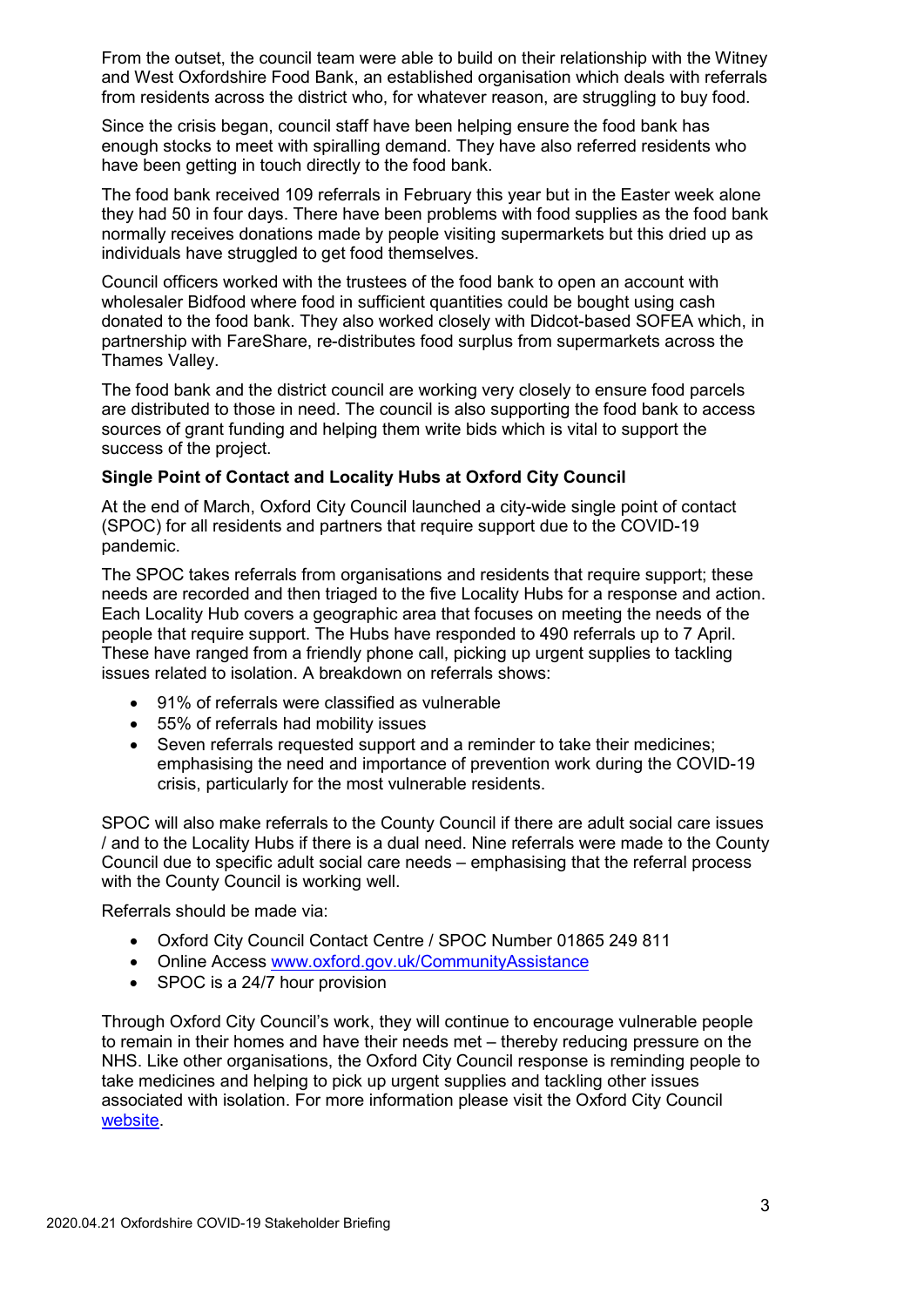# **Oxfordshire Local Enterprise Partnership**

The Oxfordshire Local Enterprise Partnership (OxLEP) continues to work with the county's business community, signposting them to both up-to-date Government resources and local authority support. In addition, they are also highlighting their own new and existing business support programmes.

More widely, OxLEP are also playing a 'convening' role during the pandemic, helping to mobilise the county's private sector to support the local and national response to the pandemic. For more information, go to: [www.oxfordshirelep.com/coronavirus.](http://www.oxfordshirelep.com/coronavirus)

### **Supporting the most at risk residents – the shielded patients list and other vulnerable residents**

In the briefing last week, we talked about the Oxfordshire Shielded patients list. This is a list created centrally by NHS England of people who are most at risk from infection from COVID-19 owing to a specific group of underlying clinical conditions. These people have been instructed to self-isolate for 12 weeks.

There are approximately 13,000 people on the NHSE shielded list in Oxfordshire and of these around 7,200 people have responded to the letters sent by the NHS centrally and have registered for support to help them isolate for 12 weeks. Their details are passed to OCC which in turn checks whether they are already known to social care and pass the details onto the relevant district or city council.

About a third of these people who have registered have said they need help receiving essential supplies. Community pharmacies are responsible for access to prescriptions and local authorities are supporting in terms of food, social and community support. In addition, Government food supplies continue to be delivered to those who have stated they need them.

The 7,200 people who have registered are being called or emailed individually by local authorities to offer a welfare check to ensure they have the support they need. OCCG has also asked all GP practices to ensure that they have a plan for the shielded patients on their practice lists.

Central Government has supplied limited details of the 13,000 to supermarkets to ensure this group can get priority access to shopping delivery slots.

More and more Oxfordshire residents are responding to their GPs' and NHS letters and the list of 7,200 continues to grow daily. The NHS England list was expanded by 5,000 people in the week before Easter and so we can expect a surge of enquiries as this group registers for support. Local authorities and the voluntary sector will maintain their proactive contact with this group as it is added to, identifying those at risk and signposting options for community support. The longer list of 13,000 is known to GPs and health practitioners who are focused on making sure that there are plans in place to support each of them.

In addition to those who are formally shielded under this scheme, there is a much wider group of people who may be vulnerable in terms of their health and welfare at this time. Local authority and health partners are working to identify this wider group which includes anyone over the age of 70, pregnant women, and those at risk of domestic violence, deprivation, food poverty, housing, homelessness, severe mental illness, learning disability and/or autism and social isolation.

Partners across the wider public and voluntary sector system are working with their stakeholders and clients to ensure that all forms of vulnerability are addressed. Work includes signposting funding opportunities for the voluntary sector, joint approaches to communication around opportunities and services that are available, mapping the various activities that are underway to identify and address any gaps in provision.

It is presumed that this support offer will be needed until the formal lock down is stepped down and/or instructions in respect of the 12 week self-isolation programme are amended.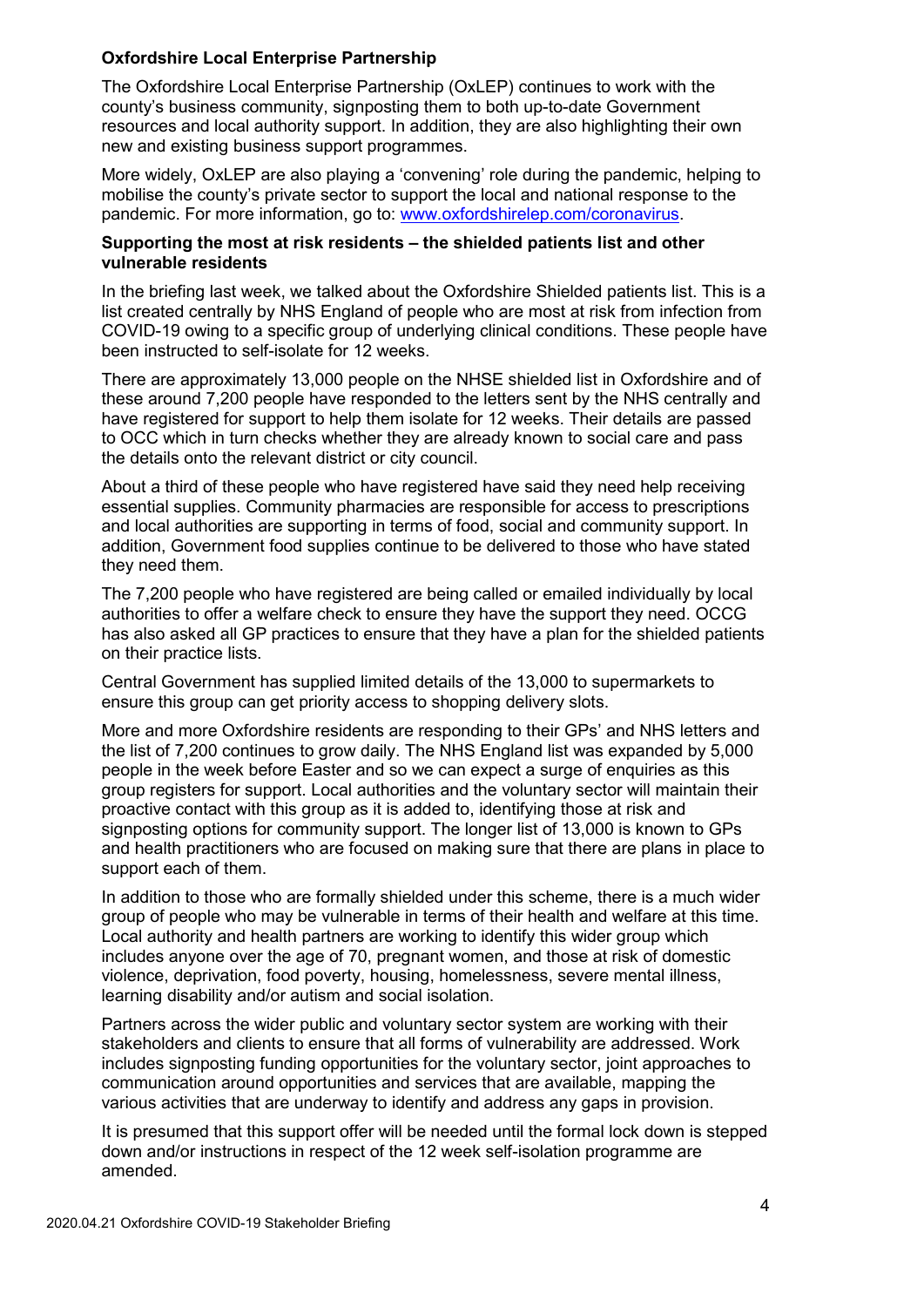# **Support for mental health services**

Oxfordshire third sector partners continue to provide NHS services with Oxford Health NHS Foundation Trust (OHFT), adapting provision to meet the current situation and support service-users and patients in our communities. Services include Oxfordshire Mental Health Partnership, TalkingSpace Plus, Oxfordshire Children & Adolescent Mental Health Services (CAMHS) model and older adult mental health services.

Third sector partners are also supporting the newly launched Oxfordshire and Buckinghamshire Mental Health Helpline launched at Easter to take pressure off NHS 111, specifically with staffing from Oxfordshire Mind and soon Response.

Third sector partners who are continuing to support business as usual include:

- Oxfordshire Mind and PML TalkingSpace Plus
- Response, Restore, Oxfordshire Mind, Connection Support, Elmore Community Services, Root and Branch, Bridewell – Oxfordshire Mental Health Partnership
- Response and partners (Ark-T Centre, Autism Family Support, Sofea, Trax, Oxfordshire Youth, RAW, Synolos, Banbury Young Homelessness Project) - CAMHS Oxfordshire
- Age UK older adults Oxfordshire
- Young Dementia UK older adults Oxfordshire

## **How Oxford Hospitals Charity is supporting OUH staff during the COVID-19 pandemic**

Oxford Hospitals Charity supports the four hospital sites within Oxford University Hospitals NHS Foundation Trust (OUH) – the John Radcliffe Hospital, Churchill Hospital and Nuffield Orthopaedic Centre (NOC) in Oxford and the Horton General Hospital in Banbury.

The charity team is working a rota of 7 days a week, 8am to 8pm, doing all they can to support as many staff and patients as possible. They are also working with the hundreds of local businesses, groups and individuals who want to offer to help – and ensuring they do not come into the hospitals unnecessarily.

The charity is particularly grateful to the volunteers who are helping to deliver support and to all those in the local community who have donated or fundraised for their appeal [www.hospitalcharity.co.uk/staffsupport](http://www.hospitalcharity.co.uk/staffsupport) (for Horton [www.hospitalcharity.co.uk/horton\)](http://www.hospitalcharity.co.uk/horton) .

The charity is co-ordinating offers of support (except PPE and accommodation which go through the Trust) so, if you are asked, please direct people to:

- [charity@ouh.nhs.uk](mailto:charity@ouh.nhs.uk)
- 01865 743444
- [www.hospitalcharity.co.uk/staffsupport](http://www.hospitalcharity.co.uk/staffsupport)
- On Twitter @oxhospcharity

A few examples of the support being provided are listed below:

- 350 meals, twice a day for frontline John Radcliffe staff, via *[Salute the NHS](https://www.salutethenhs.org/)* increasing to 600 meals, twice a day
- Numerous other meals to wards and departments across the JR, Churchill and NOC
- 250 meals a day, twice a day, for frontline staff at the Horton General
- 150 meals a day for non-frontline staff at the Horton General
- Meals and support for staff staying in hotels and lodgings to be close to the hospitals
- 2,000+ care packs, plus thousands of Easter eggs donated and distributed across all hospitals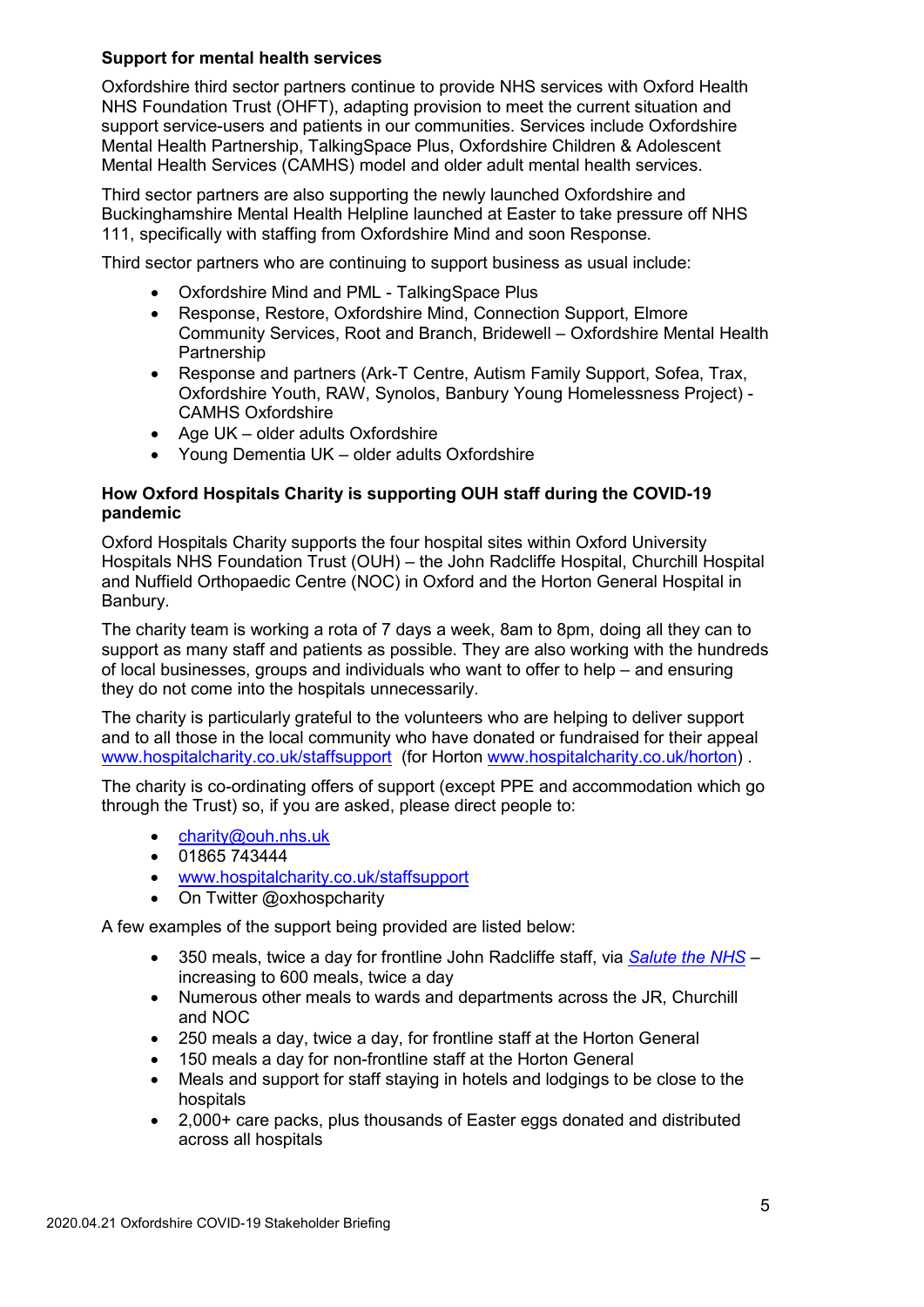- Plans for additional psychological support for staff and creating a number of 'Respite Rooms' for staff to be able to rest and recharge in a comfortable and quiet area
- Practical items such as supplying hundreds of phone chargers to wards for patients' use, and kettles and microwaves, for staff use.

The OUH is incredibly grateful for the work of Oxford Hospitals Charity and to all those businesses, groups and individuals involved in supporting our staff and patients.

# **Tablets help patients in hospital stay in touch with friends and family**

Visiting restrictions are in place during the COVID-19 pandemic to keep patients and staff safe in the four OUH hospitals in Oxford and Banbury. These restrictions mean that patients are not allowed visitors – with a few exceptions including enabling one visitor for patients nearing the end of life.

However, the OUH Trust is helping patients to stay connected with friends and family and friends, with tablet devices provided to patients free of charge so that they can video call their loved ones. This 'virtual visiting' has been made possible thanks to a partnership between the Trust and their suppliers.

The Chief Digital and Partnerships Officer, at the OUH, set about securing a technological solution and within a week more than 200 Samsung tablets were delivered to the Trust.

The Trust is very grateful to staff at Wifi Spark as this project, from its inception to set up in the hospital, took six days. It is making a real difference to patients and helping them to keep in touch with family and friends. [More information is available on the OUH website.](https://www.ouh.nhs.uk/news/article.aspx?id=1228)

# **Key workers come together to Clap For Our Carers**

The weekly 'Clap For Our Carers' at 8pm every Thursday helps the public show their appreciation for key workers during the COVID-19 pandemic. It is also an opportunity for us to show our support for key workers in different sectors.

OUH staff were joined by colleagues from Oxfordshire Fire and Rescue Service and Thames Valley Police on Thursday 16 April when they joined us outside the West Wing at the John Radcliffe Hospital for the 'Clap For Our Carers' [event'](https://twitter.com/OUHospitals/status/1250884278113755144).

## **Patient praises OUH staff after recovering from COVID-19**

As of Thursday 16 April, 150 people had been successfully treated for COVID-19 in OUH hospitals and discharged home. Malcolm Airs, 79, from Dorchester-upon-Thames, took the time and trouble to thank the staff who treated him. Malcom's story and thank you is available on the Trust's [website.](https://www.ouh.nhs.uk/news/article.aspx?id=1230)

## **Personal Protective Equipment (PPE)**

Availability of PPE has been an issue in Oxfordshire for our frontline services as in the rest of the county. Hospitals, ambulance trusts, GP practices, pharmacists, care homes and hospices have been receiving supplies issued directly to them. Across BOB (Buckinghamshire, Oxfordshire and West Berkshire) we have put in place mutual aid arrangements to support providers wherever possible. We are using these mutual aid arrangements to ensure providers have access to PPE. We continue to monitor the situation closely to identify and address any specific supply issues.

## **Staff Testing**

The priority for coronavirus testing has been patients in hospital, to inform their clinical diagnosis, followed by NHS and social care workers having to self-isolate because either they, or a member of their household, have symptoms.

As a next step, there is now the capacity to start to test other frontline workers who are having to self-isolate because either they, or a member of their household, have symptoms. Like with NHS and social care workers, we want to find out if these people have the virus – and, if they don't, they might be able to return to their work that is so